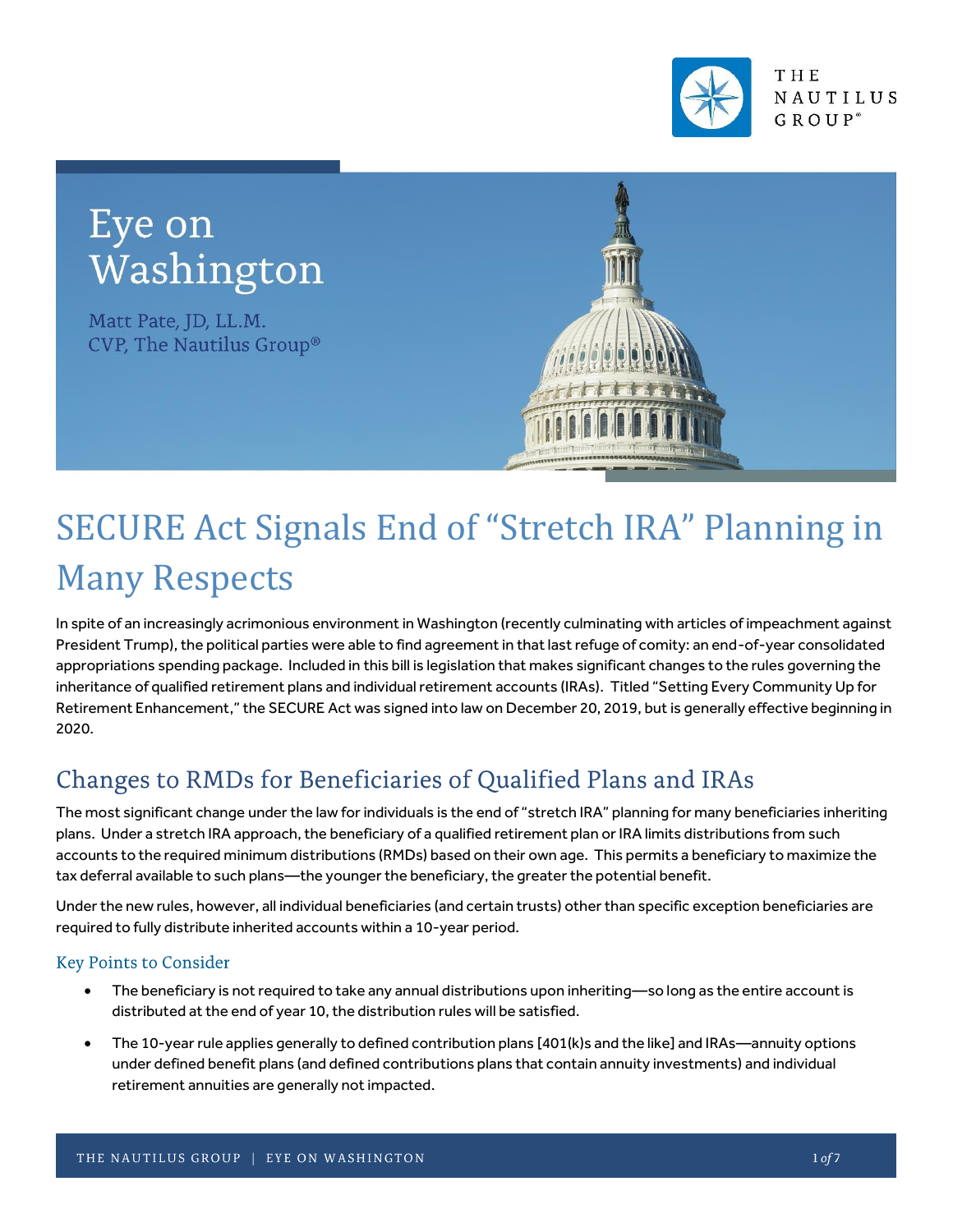- The distribution rules for plans passing to *non-designated beneficiaries* (e.g., estates, charities, non-qualifying trusts, etc.) continue to apply [5 years where the participant died before the required beginning date (RBD), or based on the participant's life expectancy if the participant died after such date].
- The new distribution rules apply to beneficiaries of **Roth IRAs** as well as **traditional IRAs**.

#### **Exception Beneficiaries**

Five exception beneficiaries are exempt from the 10-year rule and may continue to take distributions based on their age:

- Spousal beneficiaries (who may also continue to roll over plans into their own name);
- Minor children (but not grandchildren or other minor relatives);
- Disabled or chronically ill individuals (and certain trusts for their benefit); and
- Beneficiaries who are no more than 10 years younger than the original owner/participant.

Once the exception no longer applies (e.g., death of spousal beneficiary, minor child reaches age of majority, disabled individual ceases to be disabled), the 10-year rule applies to the subsequent or existing beneficiary.

#### **Effective Date**

The new rules apply to accounts inherited in 2020 and beyond—for individuals who inherit an account from a 2019 decedent (or inherited in prior years), the old RMD rules continue to apply. Note, however, that it appears that the legislation requires a 10-year distribution period for any successor beneficiaries of such accounts, assuming the current beneficiary dies in 2020 or later. In other words, the grandfathering of the old RMD rules only applies to current beneficiaries of accounts—the 10-year rule will apply to any successor beneficiaries. For spousal beneficiaries of accounts owned by individuals who died late in 2019, it may be worthwhile to consider a qualified disclaimer of such account (generally within 9 months of death). Assuming such disclaimer could pass the account to significantly younger family members, longer tax deferral may be available under prior RMD rules.

#### **Impact of Loss of Deferral**

While most beneficiaries of IRAs have the option of taking out as much of the account as desired, "stretch" distribution planning would generally result in a significant benefit to such beneficiary. For example, the total net after-tax balance of a \$1 million IRA inherited by a 40-year-old beneficiary would be significantly higher if an RMD schedule were followed. Assuming a 6% pre-tax earnings rate and 30% income tax rate on earnings and distributions, the total net after-tax balance in 30 years would contrast as follows:

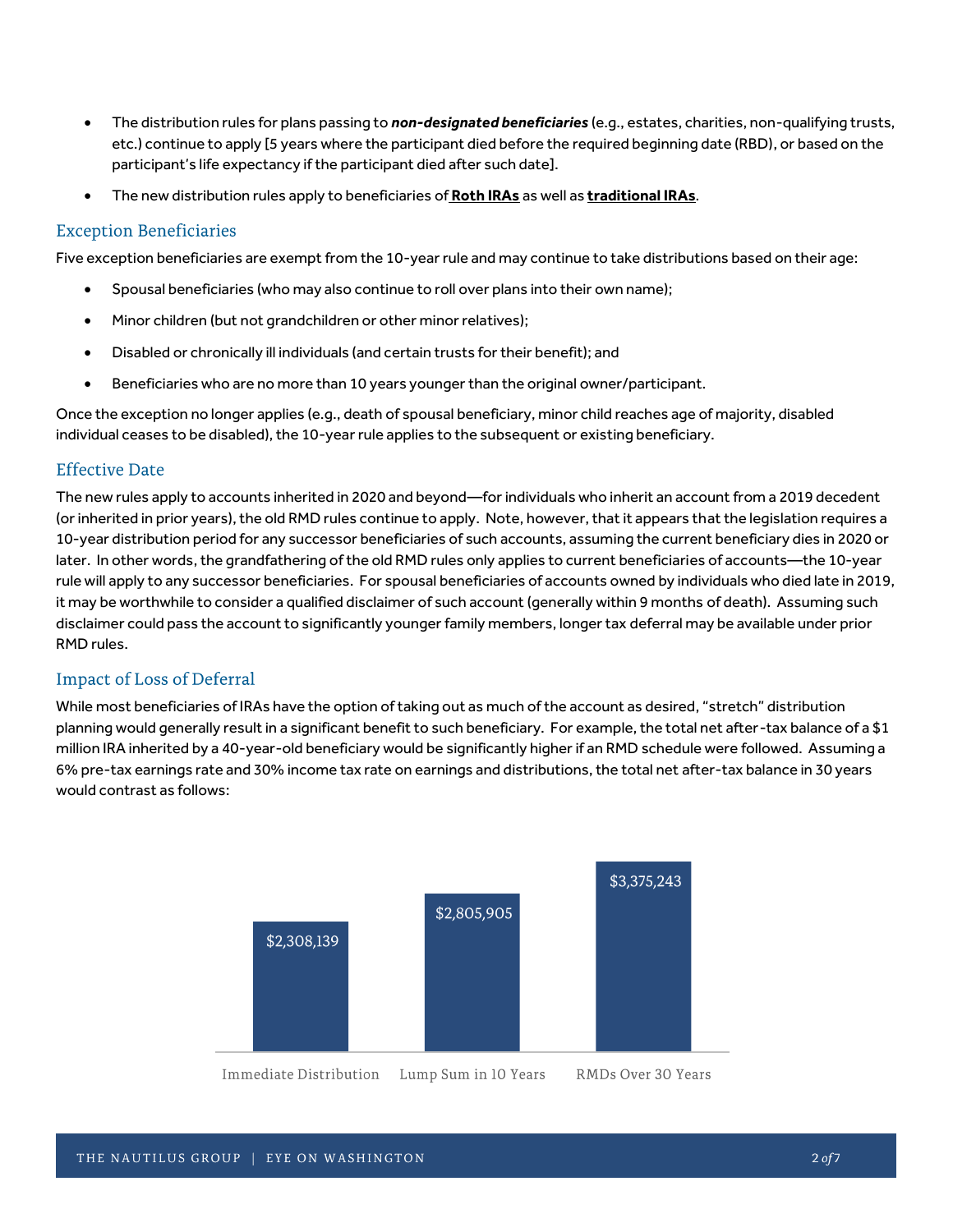#### Post-SECURE Distributions: Gradual vs. Lump Sum

Of course, while it may be intuitive to maximize deferral in the account for the full 10 years, a sizable distribution in a single year may subject the bulk of the distribution to a higher marginal income tax rate. For example, assuming a beneficiary can take equal distributions of a \$1 million IRA (earning 6% annually pre-tax) over a 10-year period at a 22% federal bracket, versus a complete distribution in year 10 subject to a 35% rate, the total net after-tax balance in year 10 would be as follows:



Rate)

Note that IRA distributions also increase the beneficiary's adjusted gross income (AGI). Exceeding certain AGI thresholds can impact a beneficiary's eligibility for the Internal Revenue Code Section 199A qualified business income tax deduction, or subject investment income to the 3.8% net investment income tax (NIIT).

Ultimately, the significance of this change and impact on beneficiaries will depend on several factors, including the size of the inherited accounts, a beneficiary's marginal tax bracket, and the extent to which affirmative planning steps may have been taken to ensure that tax deferral would be optimized (generally by designating a qualifying trust as the beneficiary).

#### Conduit vs. Accumulation Trusts

To ensure that plan distributions for beneficiaries are limited to RMDs, many individuals may have created trusts under their estate planning documents and designated such trusts as beneficiary of their retirement accounts. The trustee can therefore exercise control over how much is distributed from the plans to the trust beneficiary. To avoid a 5-year accelerated distribution rule, however, the trust must qualify as a "designated beneficiary." One option to achieve this is to direct the trustee to distribute all IRA distributions outright from the trust to the beneficiary—the so called "conduit trust" approach. Under a 10-year distribution rule, however, conduit trusts will require the entirety of the IRA to be distributed outright to the

trust beneficiary. As a result, the IRA assets will no longer enjoy the non-tax benefits of trust planning, including protection from creditors, divorcing spouses, and mismanagement or overspending.

The chart at right contrasts potential distributions from a trust assuming a \$1 million IRA, 6% pre-tax earnings, and RMDs under prior law for a 40-year-old trust beneficiary. After the SECURE Act, gradually increasing annual distributions of between \$20K-\$40K would become one large lump sum distribution of nearly \$1.7M.

| Year          | <b>Lump Sum</b><br><b>Value</b> | <b>RMD</b><br><b>Distributions</b> |  |  |  |
|---------------|---------------------------------|------------------------------------|--|--|--|
| $\mathbf{1}$  | \$1,000,000                     | \$23,419.20                        |  |  |  |
| $\mathcal{P}$ | \$1,060,000                     | \$24,824.36                        |  |  |  |
| 3             | \$1,123,600                     | \$26,313.82                        |  |  |  |
| 4             | \$1,191,016                     | \$27,822.56                        |  |  |  |
| 5             | \$1,262,477                     | \$29,491.92                        |  |  |  |
| 6             | \$1,338,226                     | \$31,178.95                        |  |  |  |
| 7             | \$1,418,519                     | \$32,960.36                        |  |  |  |
| 8             | \$1,503,630                     | \$34,937.98                        |  |  |  |
| 9             | \$1,593,848                     | \$36,928.75                        |  |  |  |
| 10            | \$1,689,479                     | \$39,030.02                        |  |  |  |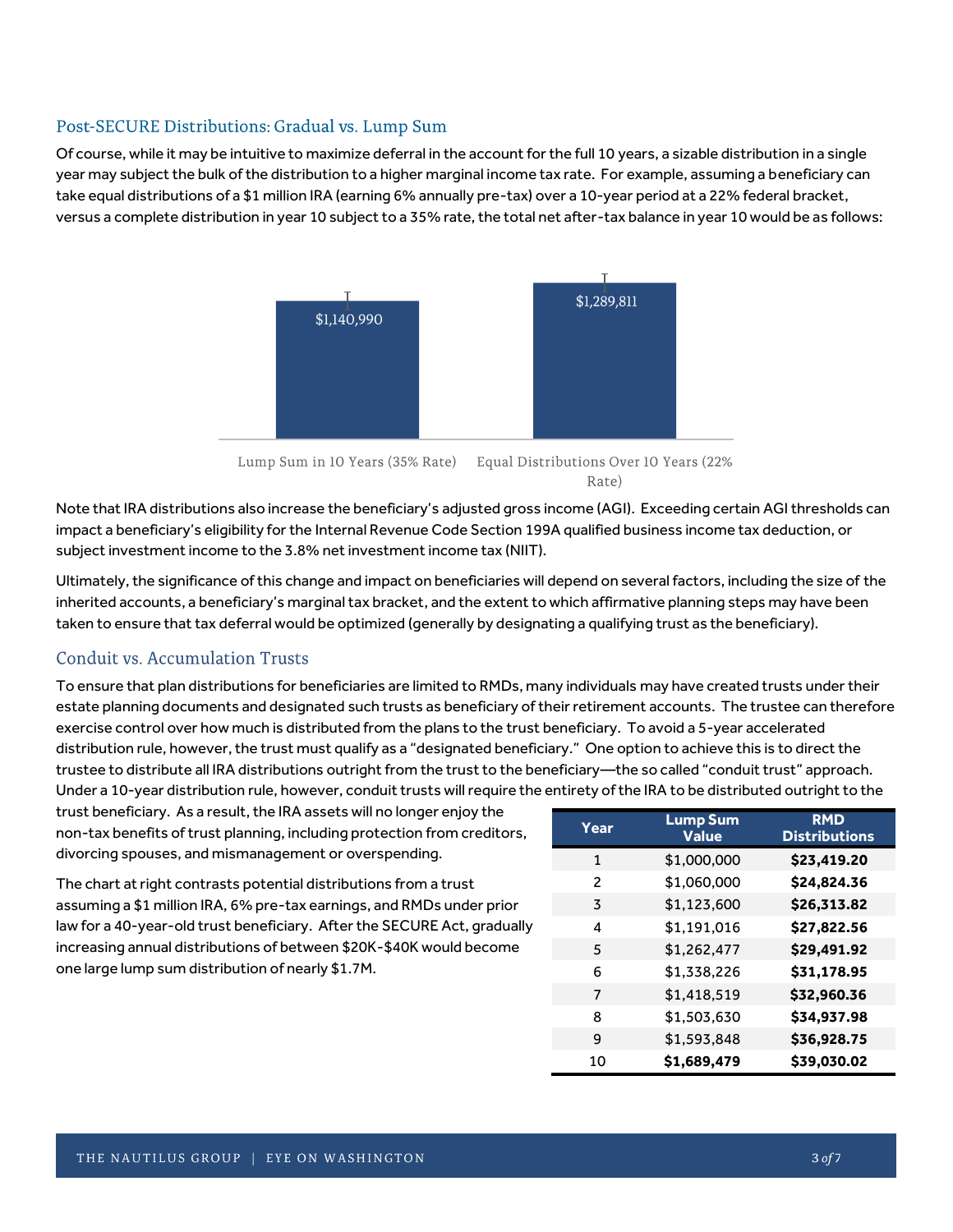As a result, "accumulation" trusts may increase in favor. Such trusts permit the trustee to accumulate IRA distributions inside the trust for the eventual benefit of the beneficiary. Such trust must still qualify as a designated beneficiary, which generally requires that all beneficiaries of the trust be identifiable individuals. Careful drafting will be required as well to ensure that certain traps (e.g., a charitable entity as a remainder beneficiary) are avoided. One notable disadvantage of accumulation trusts is the fact that trust income tax rates are steeply graduated. As a result, IRA distributions that are retained by the trust may be subject to a higher income tax rate than if distributed to the individual beneficiary (where income is generally taxed at his or her own tax rate).

For conduit trusts that can no longer be amended (e.g., due to the death of the grantor), a trust reformation under state law may be an option to prevent an acceleration of trust distributions. Reformations may be available in situations where changes in the law act to defeat the original objectives of the grantor in establishing such trust. Reformations are subject to varying state rules and can require judicial approval, or might otherwise be effected by agreement of all parties to the trust.

#### Trusts for the Benefit of Exception Beneficiaries

Trusts that are established for the benefit of spouses, minor children and disabled or chronically ill individuals may still permit distributions to be taken based on the age of the specified exception beneficiary, assuming such trusts are designed as conduit trusts for such individual. This may pose a considerable problem for trusts for minor children, as 1) RMDs must generally be distributed outright to a custodian or custodial account; and 2) the 10-year rule applies once the child reaches the age of majority.

Updates in the SECURE legislation, however, accounted for concerns elicited by planners in the special needs arena. Special needs trusts (SNTs) are commonly employed for the benefit of disabled family members to prevent an inheritance from disqualifying such individual from public benefit programs. Since such trusts are by definition accumulation trusts (distributions are generally made on behalf of such individual to supplement benefits provided under public programs), early versions of the bill would have eliminated the exception beneficiary benefit for disabled beneficiaries of special needs trusts. The finalized legislation provides that such trusts will qualify for the exception so long as all current trust beneficiaries qualify as chronically ill or disabled (under Internal Revenue Code §7702B(c)(2) and §72(m)(7) respectively). Therefore, individuals who have engaged in such planning should review their documents to ensure compliance. For example, some planners in the special needs area frequently include other family members as potential beneficiaries of an SNT as a potential escape hatch if the trust is otherwise perceived as disqualifying for assistance programs.

## Planning Considerations for Owners of Large Accounts

#### **Consider Lifetime Roth Conversions**

Due to the myriad tax and planning considerations that come into play with an inability to stretch distributions over a beneficiary's life expectancy, Roth conversions of traditional IRAs and defined contribution plans (where available) will likely take on an increased focus. While non-exception beneficiaries of Roth accounts will still be required to distribute the accounts over a 10-year period, such distributions are not subject to income taxation—eliminating concerns about increases in marginal tax rates and AGI threshold considerations, while making accumulation trust planning much more palatable for longterm wealth preservation.

To be effective, Roth conversions within the same marginal income tax bracket at a minimum should be considered (while avoiding an increased marginal rate). As the following tax tables show (based on 2020 federal income rate brackets), an account owner may have considerable room within the applicable tax bracket to take advantage of such "strategic" conversions. Additionally, the payment of taxes for such conversion should generally be satisfied with non-qualified assets where possible (to maximize the tax-free accumulation of Roth IRA assets).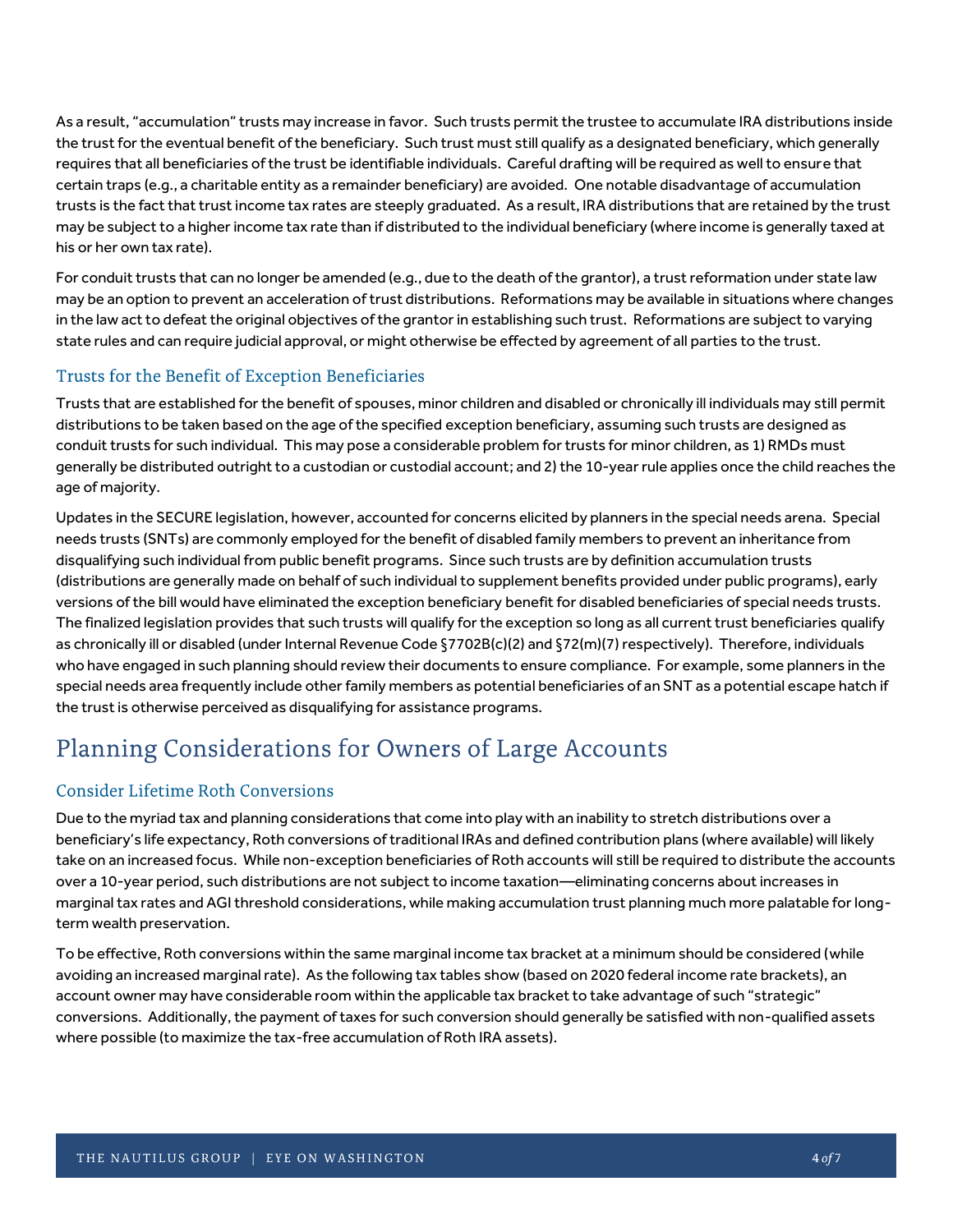| <b>Taxable income</b>               |                              |         |         | <b>Flat</b><br>amount | $+ 9/6$    | <b>Of amount</b><br>over |         |         |  |  |
|-------------------------------------|------------------------------|---------|---------|-----------------------|------------|--------------------------|---------|---------|--|--|
|                                     | <b>Single Taxpayer Rates</b> |         |         |                       |            |                          |         |         |  |  |
| \$                                  | 0 to                         | \$      | 9,875   | \$                    | $\Omega$   | 10%                      | \$      | 0       |  |  |
|                                     | 9,876 to                     |         | 40,125  |                       | 987.50     | 12%                      |         | 9,875   |  |  |
|                                     | 40,126 to                    |         | 85,525  |                       | 4,617.50   | 22%                      |         | 40,125  |  |  |
|                                     | 85,526 to                    | 163,300 |         |                       | 14,605.50  | 24%                      | 85,525  |         |  |  |
|                                     | 163,301 to                   |         | 207,350 |                       | 33,271.50  | 32%                      |         | 163,300 |  |  |
|                                     | 207,351 to                   | 518,400 |         |                       | 47,367.50  | 35%                      | 207,350 |         |  |  |
|                                     | 518,401 to                   | $+$     |         |                       | 156,235.00 | 37%                      | 518,400 |         |  |  |
| <b>Married Filing Jointly Rates</b> |                              |         |         |                       |            |                          |         |         |  |  |
| \$                                  | 0 to                         | \$      | 19,750  | \$                    | $\Omega$   | 10%                      | \$      | 0       |  |  |
|                                     | 19,751 to                    |         | 80,250  |                       | 1,975.00   | 12%                      |         | 19,750  |  |  |
|                                     | 80,251 to                    |         | 171,050 |                       | 9,235.00   | 22%                      |         | 80,250  |  |  |
|                                     | 171,051 to                   |         | 326,600 |                       | 29,211.00  | 24%                      |         | 171,050 |  |  |
|                                     | 326,601 to                   |         | 414,700 |                       | 66,543.00  | 32%                      | 326,600 |         |  |  |
|                                     | 414,701 to                   |         | 622,050 |                       | 94,735.00  | 35%                      |         | 414,700 |  |  |
|                                     | 622,051 to                   |         | $+$     |                       | 167,307.50 | 37%                      |         | 622,050 |  |  |

Note that a Roth conversion cannot be effected by a beneficiary of a plan; however, a spousal beneficiary could consider a conversion after rolling such plan into his or her name. To satisfy the tax liability on such a conversion, life insurance may be appropriate to consider as well.

#### Charitable Planning Options-Qualified Charitable Distributions

Charitable planning for qualified plans and IRAs has become increasingly popular in recent years due to the ability to avoid income (and possibly estate) taxes on account balances. As a result of the SECURE Act, it is likely that charitable arrangements will be even more attractive.

One option will be for owners of large accounts to deplete them over time with charitable bequests, while providing alternative estate assets to heirs. Of course, plan owners cannot simply transfer balances to charity—taxable distributions must first be taken, followed by charitable gifts that are subject to a donor's AGI deduction limitations. A qualified charitable distribution (QCD), however, is one option available to account owners who have reached age 70½ to effectively obtain a full deduction for up to \$100,000 of gifts from IRAs annually. *Note that the new RMD starting age of 72 (as described below) does not impact the eligible age for the QCD.* So long as the transfer is effected on a trustee to trustee basis to a public charity (private foundations and donor advised funds do not qualify), the gift:

- Avoids inclusion in the donor's income (preventing an increase in AGI that may trigger adverse phaseouts or other taxes);
- Counts towards the RMD for the given year; and
- Ensures that the entire transfer is effectively deducted.

Note as well that beneficiaries of an IRA also can effect a qualified charitable distribution, so long as they are over age 701/2.

#### Outright Charitable Beneficiary

Of course, any plan balances left to beneficiaries are ultimately distributed and subject to income taxation at the beneficiary's own income tax rate. For non-exception beneficiaries (i.e., adult children, grandchildren of any age, etc.), income taxation will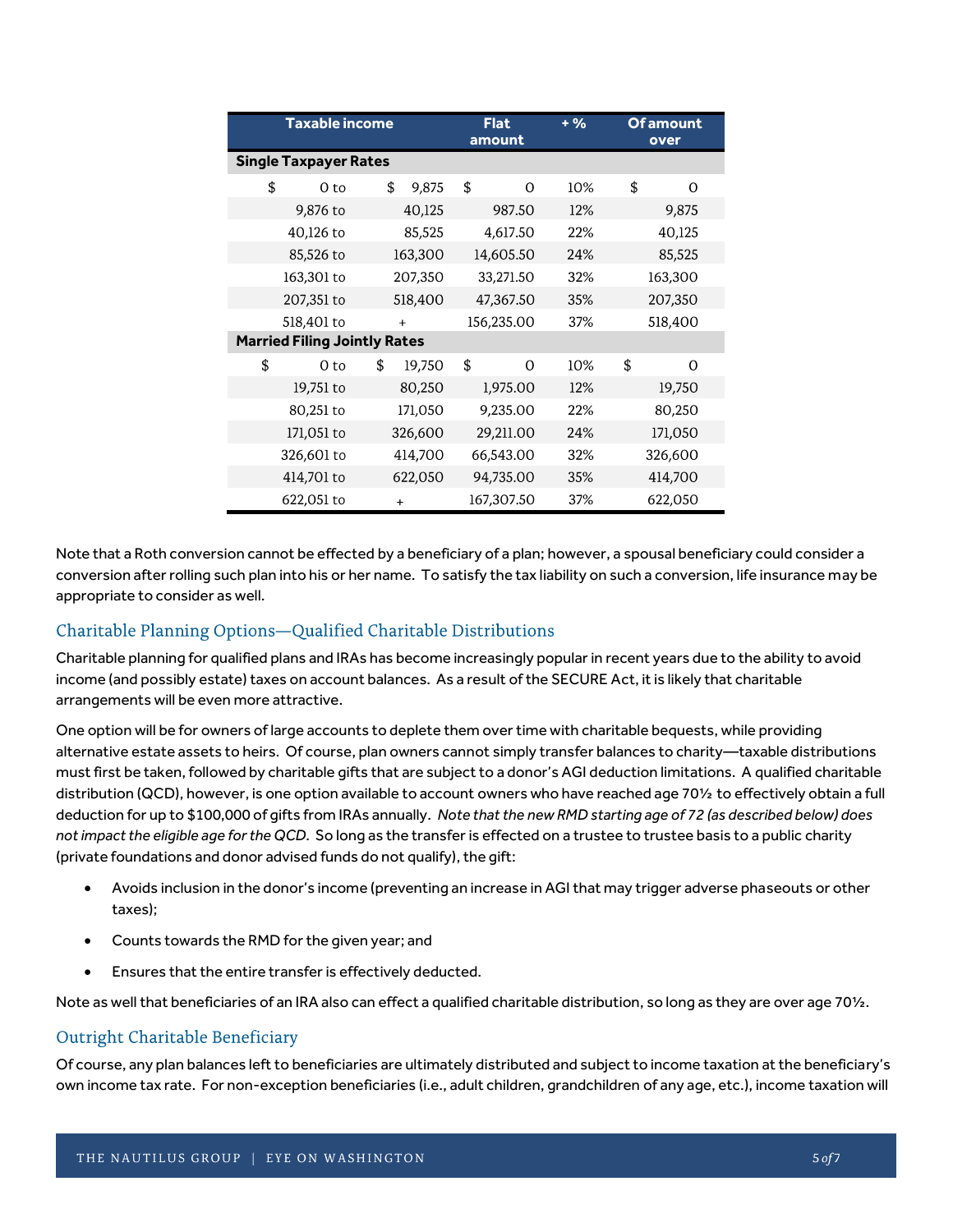now be accelerated over or at the end of the required 10-year period. For account owners with sizable estates that may be subject to federal and/or state estate taxes, the effective tax impact on IRAs is significantly higher. While federal estate taxes attributable to plans are deductible for federal income tax purposes, plans subject to estate taxes remain subject to income taxes as well. As a result, total effective taxes can easily exceed 60% or more on estate taxable retirement accounts. Naming a charitable beneficiary (including a foundation or donor advised fund) for such account can eliminate estate and income taxes, preserving the entire balance for a charitable legacy. The drawback is that accumulated funds are no longer available for the benefit of family members. Other estate assets, or life insurance established outside of the taxable estate, can frequently serve as a wealth replacement mechanism. Where life insurance is utilized, it may make sense to use excess IRA distributions as a funding source, depending on the overall impact on one's income taxes.

#### Charitable Remainder Trust as Beneficiary

Traditional stretch IRA planning also can be facilitated by naming a charitable remainder trust (CRT) as the beneficiary of an IRA. A CRT is a tax-exempt trust that can provide distributions to a designated family member for their lifetime (or a specified term of up to 20 years), with the balance passing to charity at the end of such period. By naming a CRT as the beneficiary of an IRA, the proceeds are distributed free of income tax to the trust and grow tax-free inside such trust. Distributions to the noncharitable lifetime beneficiary are generally subject to income tax (as they would normally be if such individual were the beneficiary of the IRA), but a synthetic stretch of IRA distributions can be effected based on the distribution terms of the trust. With an "annuity" trust (CRAT), a fixed percentage of trust assets based on the initial IRA value are distributed annually. With a "unitrust" (CRUT), a fixed percentage of trust assets re-valued annually is distributed.

Due to the actuarial rules that govern CRTs, CRUTs are likely to be the most viable option in most cases. Due to the ability to obtain long-term tax deferred growth on IRA assets via the CRT, total net after-tax assets accumulated by the beneficiary may ultimately be higher, while a considerable charitable legacy can be provided.

For example, assume a 40-year-old inherits a \$1 million IRA through a lifetime CRUT (paying 7.072% annually), with assets growing at 6% annually and subject to a 30% income tax rate. The graph below illustrates total net after-tax accumulated distributions and assets passing to charity (at the beneficiary's death) contrasted with a 10-year accelerated distribution.